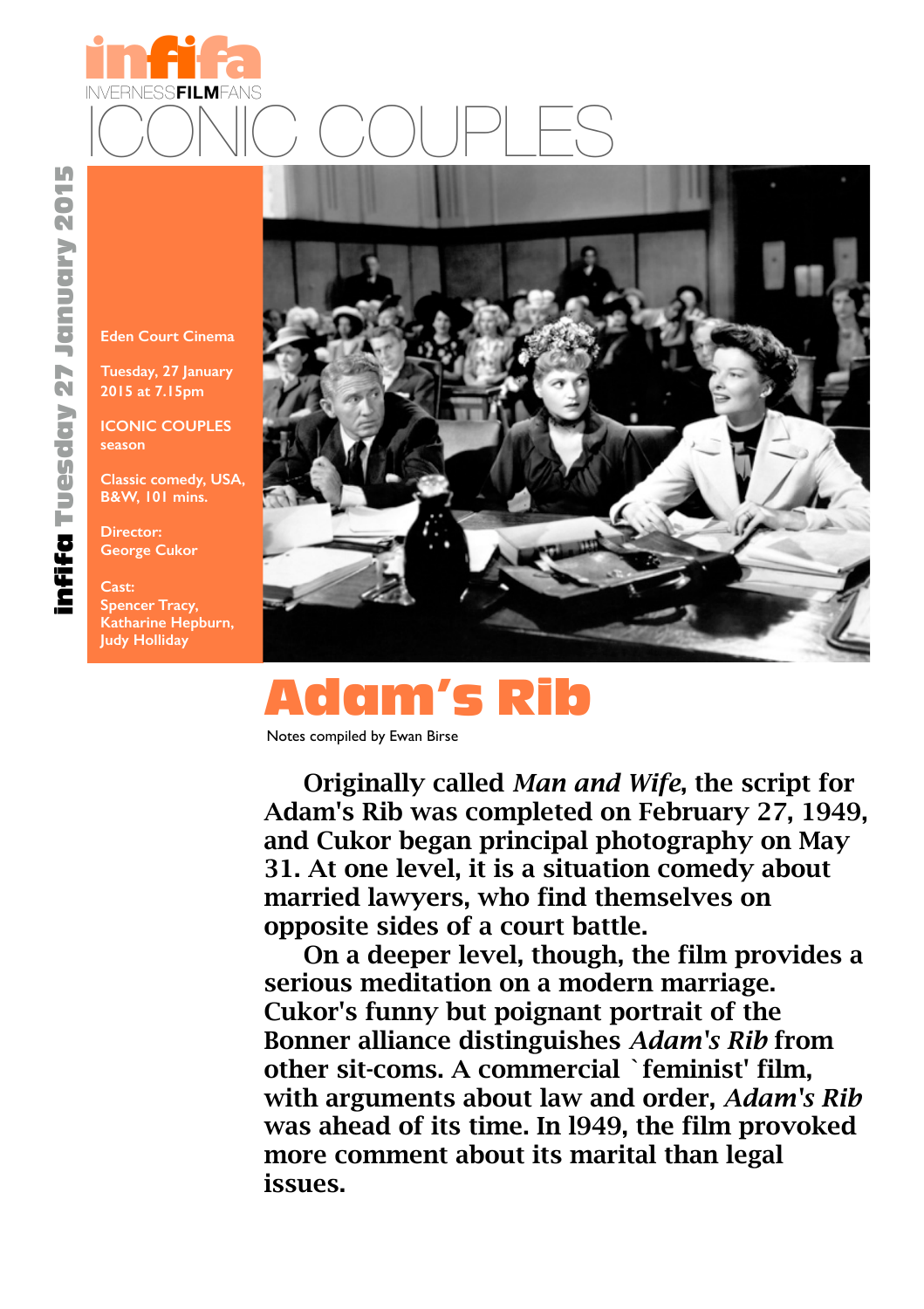Cukor gave the script the verisimilitude  $\overline{\mathbb{N}}$  of actual observation. The opening sequence – Judy Holliday tracking down her husband – was done in the cinema vérité style. The **SECUTE:** Verifie style. The realistically the rush and crush of a New York office district at 5 p.m.

The courtroom scenes were especially authentic and fresh. Just before shooting began, there was a murder trial for Betty Ferreri, a woman who stabbed a man in L.A. Attending the Ferreri trial for a solid week, Cukor took pictures of the woman, from the very first time she was brought into the court to the very end, to show how the evolution of the trial was reflected in her looks. At first, Ferreri looked tough and was heavily madeup, but gradually she appeared more discreet and more modestly dressed. Cukor used this idea for the transformation of the Judy Holliday character.

Cukor's two favourite stars, Tracy and Hepburn, were given freedom to experiment with their roles, which functioned

as extension to their natural off-screen interaction. Tracy played Adam, the stern prosecuting attorney, and Hepburn his wifelawyer, who defends Holliday's accused woman and strikes a blow for equal treatment of her gender.

There was also a "documentary" feel about the way that Tracy and Hepburn played together. Intimate in real life, their onscreen rapport had an extra dimension of authenticity. Indeed, the dialogue seemed, but was not, improvised, due to the actors' affinity off screen.

In Adam's Rib, Hepburn identified with her character, which reflected the way she felt about sexism. Ambitious and intelligent, Amanda scrapes the nerves of male authority and challenges male supremacy. Knowing that a man in Dorris's position will be legally acquitted and vindicated, she is determined to show evidence of women's accomplishments to prove their equality with men. But Amanda

stoops to unscrupulous methods; her antics with the absurd characters she introduces turn the court into a circus. A lady wrestler (a great turn by Hope Emerson) lifts Tracy onto her shoulders, making him a laughing stock.

Throughout, Adam remains a solid citizen who maintains his honour and decorum. He argues that though one may be against the law, one still has to respect it. At the end, Adam loses the trial, but he is restored to male dominance when he is asked by the Republicans to run for judge. Still, a note of ambiguity is inserted at the very last shot, when Amanda poses the question, "Have the Democrats chosen a candidate yet"

Cukor introduced four promising stage actors: Judy Holliday from Born Yesterday, Tom Ewell from John Loves Mary, Jean Hagen from The Traitors, and David Wayne from Mr Roberts. Given their first chance, all four established themselves in the next couple of years.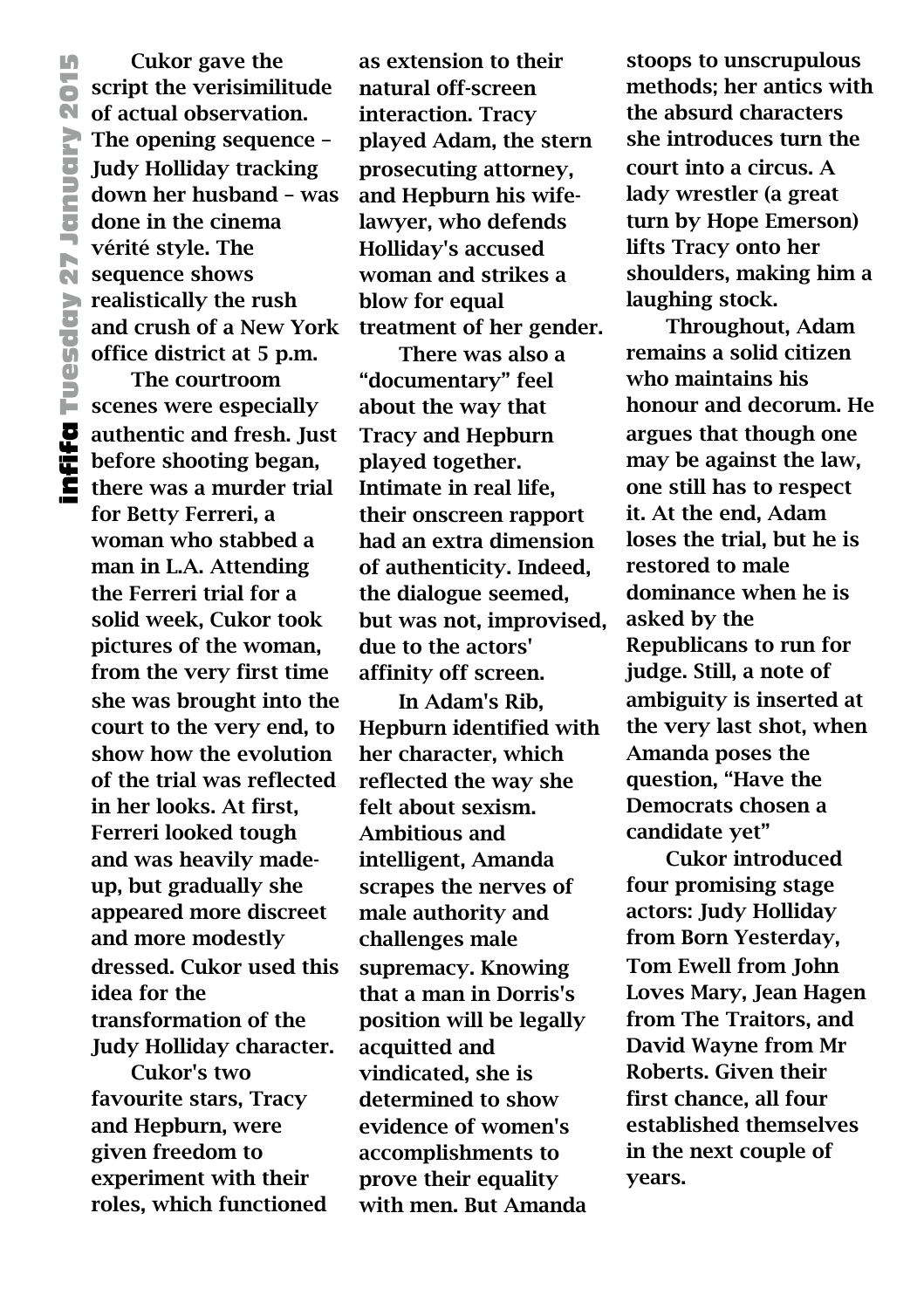Cukor cast Tom Ewell and David Wayne as two different sides of masculinity. Ewell played Doris's creepy and loutish husband, and Wayne Amanda's gay sidekick Kip. As a composer-neighbour, a Cole Porter type, Kip is Amanda's ally, a character who possibly stands for Cukor himself. Kip sympathizes with Hepburn and, in marital feuds, takes her side against Tracy's virile "straight" man. At the end, Adam resorts to heman tactics, beating up Kip.

The latent homosexual character, one of the few in Cukor's oeuvre, is a comic plot element that neither the Kanins nor Cukor bothered to develop. It could be that they were restricted by the Code's demand – "There should not be even the slightest indication that Kip is a pansy." It is also possible that Cukor's realization, that Kip was based on himself and his friend Cole Porter, made him uncomfortable even talking about the character with the



**Of the nine films that legendary screen couple Tracy and Hepburn made together between 1942 and 1967,**  *Adam's Rib* **is arguably their best. Sparkling performances, cracking dialogue and the dynamic relationship between the two leads make**  *Adam's Rib* **an "impeccably crafted and scripted classic".**

Kanins. It was the only element in the script he remained silent about.

The film reconciles the tension between certain "male" qualities – stability and stoicism – and certain "female" qualities – volatility and intuition. But, under the right circumstances, each gender can exchange these qualities; Adam demonstrates that he can fake tears. That each can do almost everything the other can do is established pointedly during the courtroom session, when the faces of Dorris and Warren are transposed, each becoming the other.

But Adam's Rib also shows that Adam and Amanda's qualities are not interchangeable. The success of their marriage derives from their individuality, its stability based on a fluctuating balance of power. Adam can be humiliated, and still rebound without loss of male ego. Amanda can be deferent to Adam and still not lose her identity. Based on their willingness to listen to each other, their marriage celebrates accommodation and compromise.

As a comedy, Adam's Rib was weak cinematically, but the witty battle of the sexes was well-written,